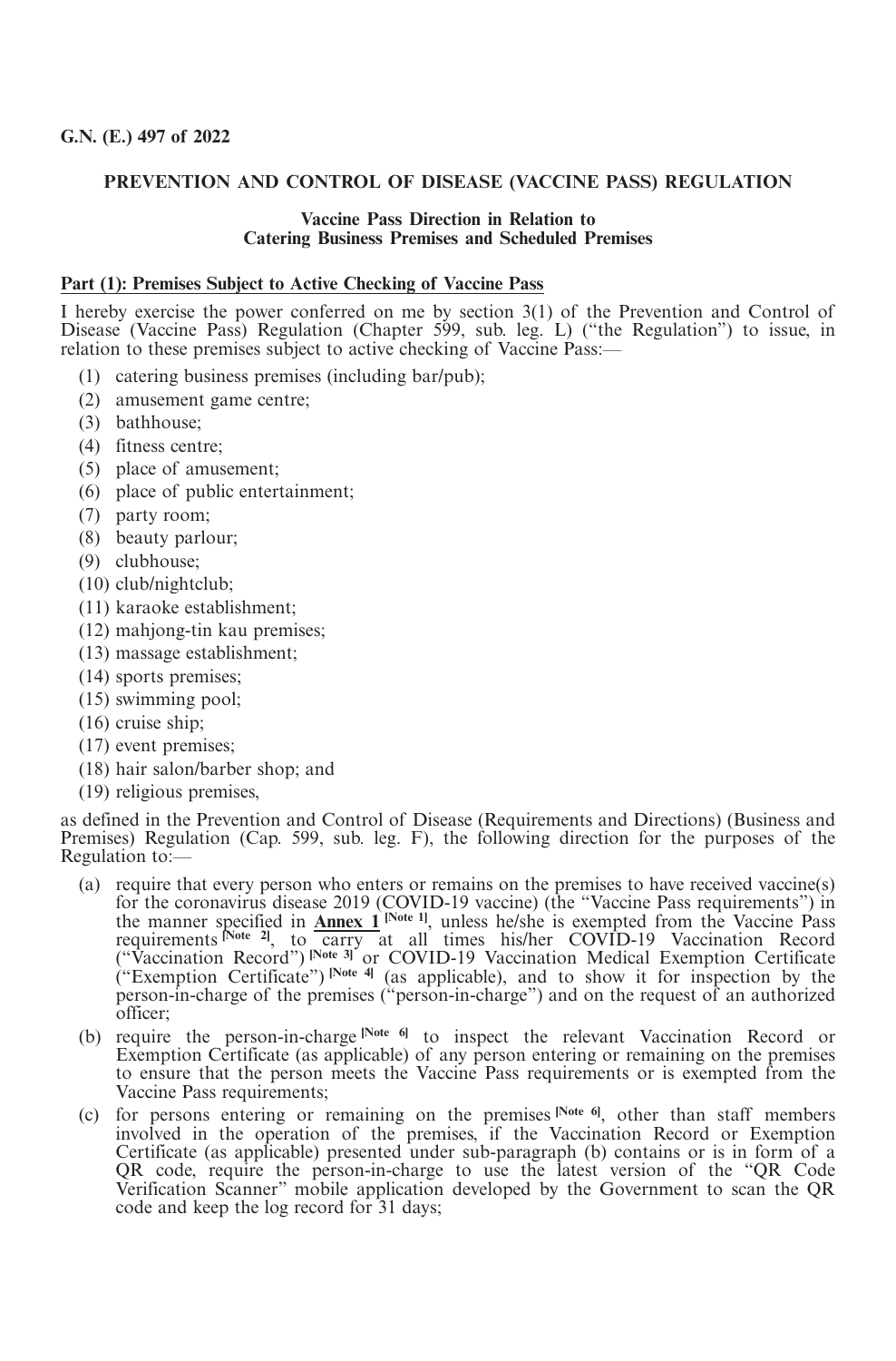- (d) for persons entering or remaining on the premises **[Note 6]**, other than staff members involved in the operation of the premises, whose Vaccination Record presented under sub-paragraph (b) does not contain or is not presented in a form of a  $\overrightarrow{QR}$  code, and for children aged below 12 not accompanied by an adult, require the person-in-charge to require such persons to make a declaration or provide their contact information using the specified form available on the COVID-19 Thematic Website/relevant website of the Food and Environmental Hygiene Department to collect the name, telephone number, date and time of visit of such persons entering or remaining on the premises and to keep the declaration or information collected for 31 days;
- (e) for staff members involved in the operation of the premises, require the person-in-charge to collect and retain the Vaccination Record or Exemption Certificate (as applicable) of his/her staff members for inspection on the request of an authorized officer;
- (f) require the person-in-charge **[Note 6]**, on the request of an authorized officer (including a health officer or a police officer) and for identifying and tracing of any person who may have been exposed to the risk of contracting COVID-19, to upload the log record mentioned in sub-paragraph (c) to an information system specified by the Government for storing and retrieving such record for the aforementioned purpose; and
- (g) require the person-in-charge of the premises to display a copy of the notice specified in **Annex 2 or 3** (as applicable) in a prominent position at or near every entrance to the premises with a size not less than 210 x 297 mm (A4 size).

## **Part (2): Premises Subject to Passive Checking of Vaccine Pass**

I hereby exercise the power conferred on me by section 3(1) of the Regulation to issue, in relation to these premises subject to passive checking of Vaccine Pass:—

- (1) shopping mall;
- (2) department store;
- (3) market; and
- (4) supermarket,

as defined in the Prevention and Control of Disease (Requirements and Directions) (Business and Premises) Regulation (Cap. 599, sub. leg. F), the following direction for the purposes of the Regulation to:—

- (a) require that every person who enters or remains on the premises to have received COVID-19 vaccine in the manner specified in **Annex 1**, to carry at all times his/her Vaccination Record or Exemption Certificate (as applicable), and to show it for inspection on the request of an authorized officer;
- (b) for staff members involved in the operation of the premises, require the person-in-charge to collect and retain the Vaccination Record or Exemption Certificate (as applicable) of his/her staff members for inspection on the request of an authorized officer; and
- (c) require the person-in-charge to display a copy of the notice specified in **Annex 4** in a prominent position at or near every entrance to the premises with a size not less than 210 x 297 mm (A4 size).

## **Part (3): Hotel/guesthouse**

I hereby exercise the power conferred on me by section 3(1) of the Regulation to issue, in relation to hotel/guesthouse as defined in the Prevention and Control of Disease (Requirements and Directions) (Business and Premises) Regulation (Cap. 599, sub. leg. F), the following direction for the purposes of the Regulation to:—

- (a) require that every staff member involved in the operation of any hotel/guesthouse to have received COVID-19 vaccine in the manner specified in **Annex 1**; and
- (b) require the person-in-charge to collect and retain the Vaccination Record or Exemption Certificate (as applicable) of his/her staff members for inspection on the request of an authorized officer.

The above directions take effect on 5 May 2022 and supersede G.N. (E.) 488 of 2022.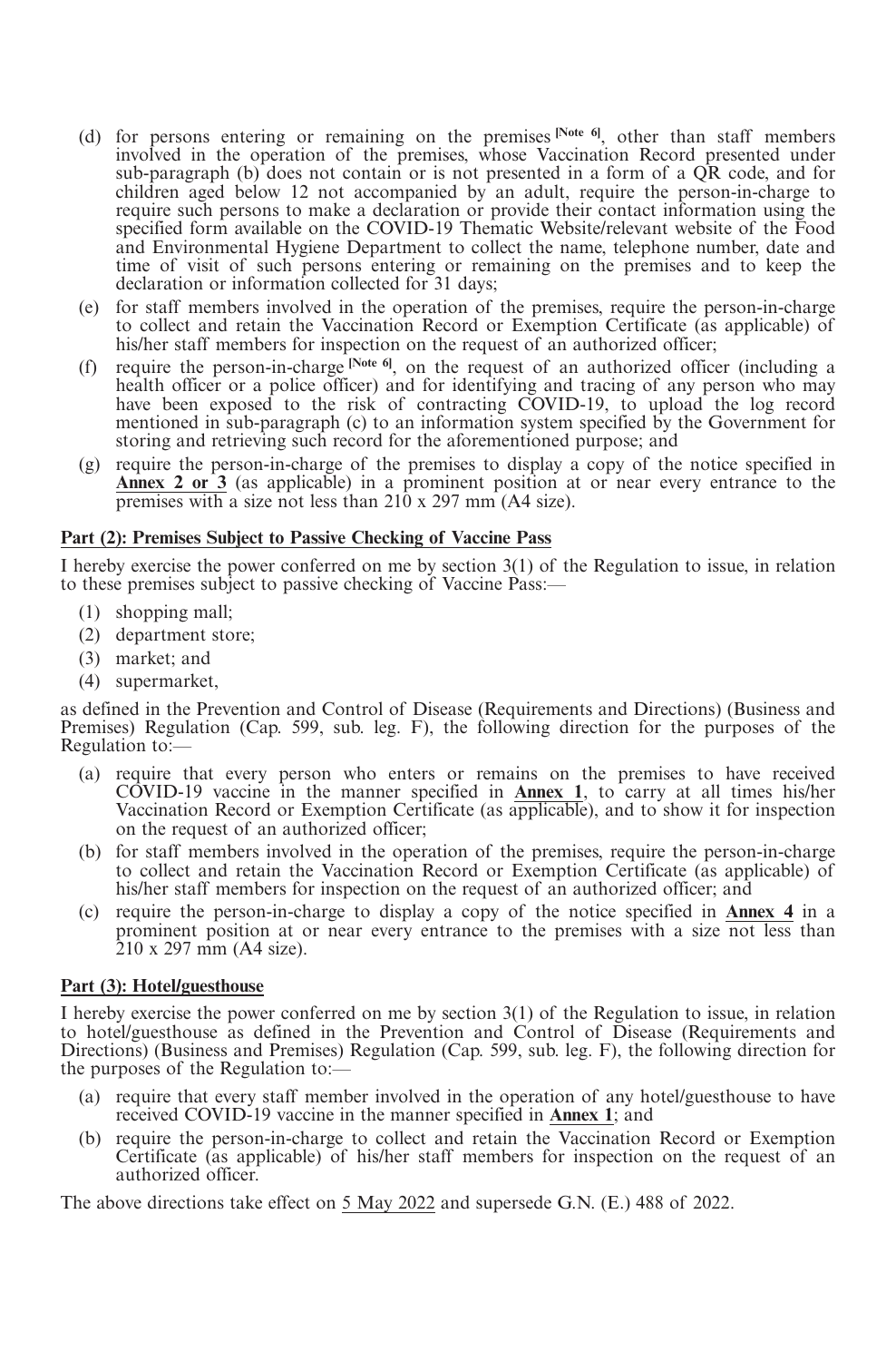## **Note 1:—**

For a person who is also subject to vaccination requirements under any directions issued pursuant to the Prevention and Control of Disease (Requirements and Directions) (Business and Premises) Regulation (Cap. 599, sub. leg. F) apart from these directions issued pursuant to the Prevention and Control of Disease (Vaccine Pass) Regulation (Chapter 599, sub. leg. L), the vaccination requirements under the relevant directions issued under the former Regulation prevail.

## **Note 2:—**

A person exempted from the Vaccine Pass requirements includes the following:—

- (1) a person aged below 12;
- (2) a person holding an Exemption Certificate;
- (3) a person entering a premises only for placing an order for takeaway of food or drink, or taking such food or drink, on the premises;
- (4) a person delivering or picking up an article on the premises;
- (5) a person performing necessary repairs on the premises;
- (6) a person entering or passing through a premises for receiving vaccination, medical treatment, COVID-19 testing, receiving essential Government services, or participating in legal proceedings; or
- (7) a person who has lawful authority or reasonable excuse for entering or remaining on the premises without having been vaccinated in the manner that meets the Vaccine Pass Requirements.

For details on applicable scenarios of the exemptions, please visit the COVID-19 Thematic Website (https://www.coronavirus.gov.hk/pdf/vp\_t2\_ENG.pdf).

### **Note 3:—**

COVID-19 Vaccination Record refers to the following types of record, in paper or electronic form: (i) vaccination record issued under the COVID-19 Vaccination Programme organised by the Government; (ii) declaration record of non-local COVID-19 vaccination record issued at border control points or designated post offices; (iii) non-local vaccination record with declaration made by the person concerned upon entry to relevant premises; and (iv) COVID-19 Recovery Record ("Recovery Record") <sup>[Note 5]</sup>. From 1 September 2022 onwards, Vaccination Record in (iii) will no longer be accepted except with declaration record under (ii).

### **Note 4:—**

COVID-19 Vaccination Medical Exemption Certificate refers to the certificate issued by a registered medical practitioner to a person who is assessed as medically unsuitable for vaccination by the practitioner, pursuant to the arrangements for issuing such a certificate as specified by the Department of Health. From 1 May 2022 onwards, only Exemption Certificate issued through the eHealth System with a QR code will be accepted.

## **Note 5:—**

COVID-19 Recovery Record refers to the record issued to a person to certify that he/she had been infected with and/or had recovered from COVID-19 ("a recovered person"). For the purpose of Vaccine Pass, recovery is defined as 14 days after the date of the most recent documented positive test.

For a person infected or recovered in Hong Kong, the relevant proof of infection or recovery include the following:—

- (1) text message, electronic record or paper certificate of positive Polymerase Chain Reaction test result issued by the Government or a recognised laboratory under the Laboratory Recognition Scheme of the Departments of Health;
- (2) text message or electronic record of a completed declaration of positive Rapid Antigen test result on the "Declaration System for individuals tested positive for COVID-19 using Rapid Antigen Test" of the Department of Health;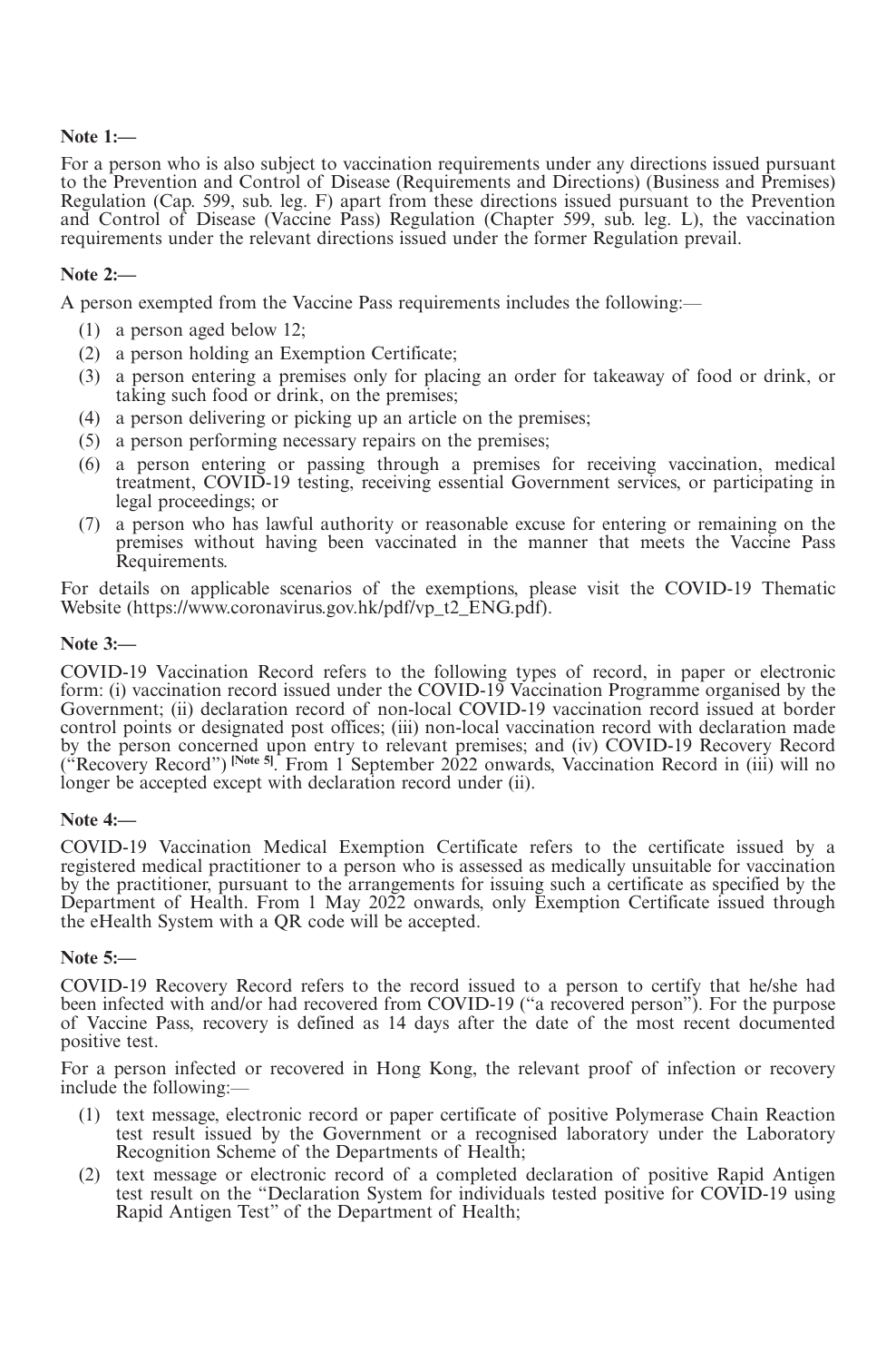- (3) isolation order issued by the Department of Health;
- (4) discharge letter issued by any public hospitals or isolation facilities; or
- (5) any other documents or electronic records issued by the Government or the Hospital Authority pertaining to the recovered person status of an individual.

For a person infected or recovered outside Hong Kong, the relevant proof of infection or recovery should be the record issued or recognised by the relevant health authorities of the place concerned.

The Government has made arrangements for the Recovery Record to be incorporated into the QR Code for the Vaccination Record, and for non-local proof of infection or recovery to be declared and recognised for the purpose of the Recovery Record. If the Recovery Record is not yet available for a recovered person, the person may carry or present his/her relevant proof of infection or recovery in lieu of the Vaccination Record or Recovery Record to show that he/she meets the relevant Vaccine Pass requirements applicable to a recovered person (see **Annex 1**). As a transitional arrangement until 30 June 2022, such a recovered person is also not required to comply with the requirement under sub-paragraph (d) of Part  $(1)$  of this direction. From 1 July  $2022$  onwards, only Recovery Record with a  $\overline{QR}$  code will be accepted.

## **Note 6:—**

For a person-in-charge who is also subject to requirements concerning inspection, scanning, collection of information, etc. set out in sub-paragraphs (b), (c) and (d) under any directions issued pursuant to the Prevention and Control of Disease (Requirements and Directions) (Business and Premises) Regulation (Cap. 599, sub. leg. F) apart from these directions issued pursuant to the Prevention and Control of Disease (Vaccine Pass) Regulation (Chapter 599, sub. leg. L), the requirements in relation to sub-paragraphs (b), (c) and (d) under the relevant directions issued under the former Regulation prevail. For (1) outdoor place of public entertainment, (2) outdoor sports premises, and (3) outdoor event premises, the person-in-charge of any of these outdoor premises is only required to visually inspect the Vaccination Record or Exemption Certificate (as applicable) of any person entering or remaining on the premises as far as feasible, and the requirements in sub-paragraphs (b), (c), (d) and (f) are not applicable. For the requirement in sub-paragraph (g), the person-in-charge of these outdoor premises is to display a copy of the notice specified in **Annex 3** in a prominent position at or near every entrance to the premises with a size not less than  $\frac{210 \times 297}{2}$  mm (A4 size).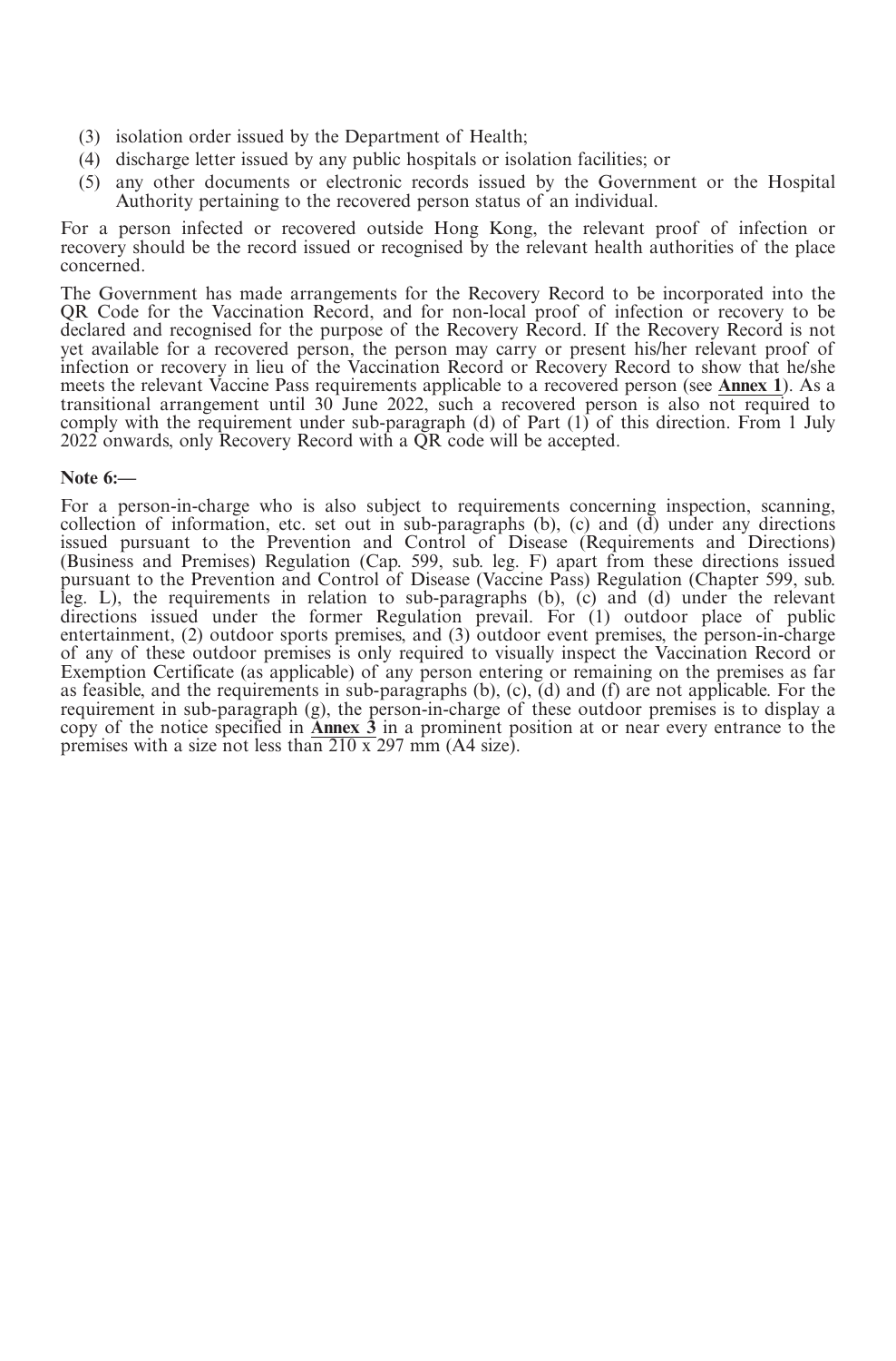|  |  |  |  | Annex 1: Vaccine Pass Requirements [Note 7] |  |
|--|--|--|--|---------------------------------------------|--|
|--|--|--|--|---------------------------------------------|--|

| <b>Implementation Date/Category of</b><br><b>Persons</b>                                                                                                                |      |                                                                                     |                                                                                                                                                                                                       | From 30 April to<br>30 May 2022                                                                         |             | <b>From 31 May 2022</b><br>onwards                                                                  |  |  |
|-------------------------------------------------------------------------------------------------------------------------------------------------------------------------|------|-------------------------------------------------------------------------------------|-------------------------------------------------------------------------------------------------------------------------------------------------------------------------------------------------------|---------------------------------------------------------------------------------------------------------|-------------|-----------------------------------------------------------------------------------------------------|--|--|
| (A) Persons aged 18 or above [Note 8]                                                                                                                                   |      |                                                                                     |                                                                                                                                                                                                       | 2nd dose                                                                                                | (i)<br>(ii) | 2nd dose, if within<br>6 months from 2nd<br>dose<br>3rd dose, if after<br>6 months from 2nd<br>dose |  |  |
| (B) Persons aged 12 to 17 [Note 9]                                                                                                                                      |      |                                                                                     |                                                                                                                                                                                                       | 1st dose, if within<br>6 months from 1st<br>dose<br>2nd dose, if after<br>6 months from 1st<br>dose     | (i)<br>(ii) | 2nd dose, if within<br>6 months from 2nd<br>dose<br>3rd dose, if after<br>6 months from 2nd<br>dose |  |  |
| (C1) Recovered persons aged 12 or<br>above $\frac{N \text{ of } q_1}{N \text{ of } q_2}$ within 6 months from<br>recovery $\frac{N \text{ of } q_1}{N \text{ of } q_2}$ |      |                                                                                     |                                                                                                                                                                                                       | No additional dose required                                                                             |             |                                                                                                     |  |  |
| (C2) Recovered persons aged 12 or<br>above $\frac{[Note 9]}{[Note 9]}$ who had received 2nd or<br>3rd dose before COVID-19<br>infection <sup>[Note 11]</sup>            |      |                                                                                     |                                                                                                                                                                                                       | No additional dose required                                                                             |             |                                                                                                     |  |  |
| (C3) Recovered<br>persons aged<br>$12$ or<br>above <sup>[Note 9]</sup><br>after 6 months                                                                                | (i)  | <b>Not</b><br>vaccinated<br>before<br>COVID-19<br>infection [Note 11]               | 1st dose, if within 6 months from 1st dose<br>(i)<br>2nd dose, if after 6 months from 1st dose<br>(ii)<br>*2nd dose not required for a person aged 12–17 who<br>took Comirnaty (BioNTech) as 1st dose |                                                                                                         |             |                                                                                                     |  |  |
| from<br>recovery [Note 10]                                                                                                                                              | (ii) | Received 1st<br>dose before<br>$\overline{\text{COV}}$ ID-19<br>infection [Note 11] |                                                                                                                                                                                                       | 2nd dose<br>*2nd dose not required for a person aged 12–17 who<br>took Comirnaty (BioNTech) as 1st dose |             |                                                                                                     |  |  |

**Note 7:—**

A person who received a "full course" COVID-19 vaccination will be deemed to have fulfilled the requirement for the 2nd dose, provided that the vaccine is on the list of recognised vaccines ("the List") on the Government's COVID-19 Thematic Website (https://www.coronavirus.gov.hk/pdf/ list\_of\_recognised\_covid19\_vaccines.pdf), and the person has received the "dose(s) required" stipulated under the List. For the person to fulfill the requirement for the 3rd dose, he/she should receive an additional dose on the List after the "full course". For a person who has been fully or partially vaccinated with vaccines not on the List, he/she is required to start over with vaccines available in Hong Kong following the local recommended schedule.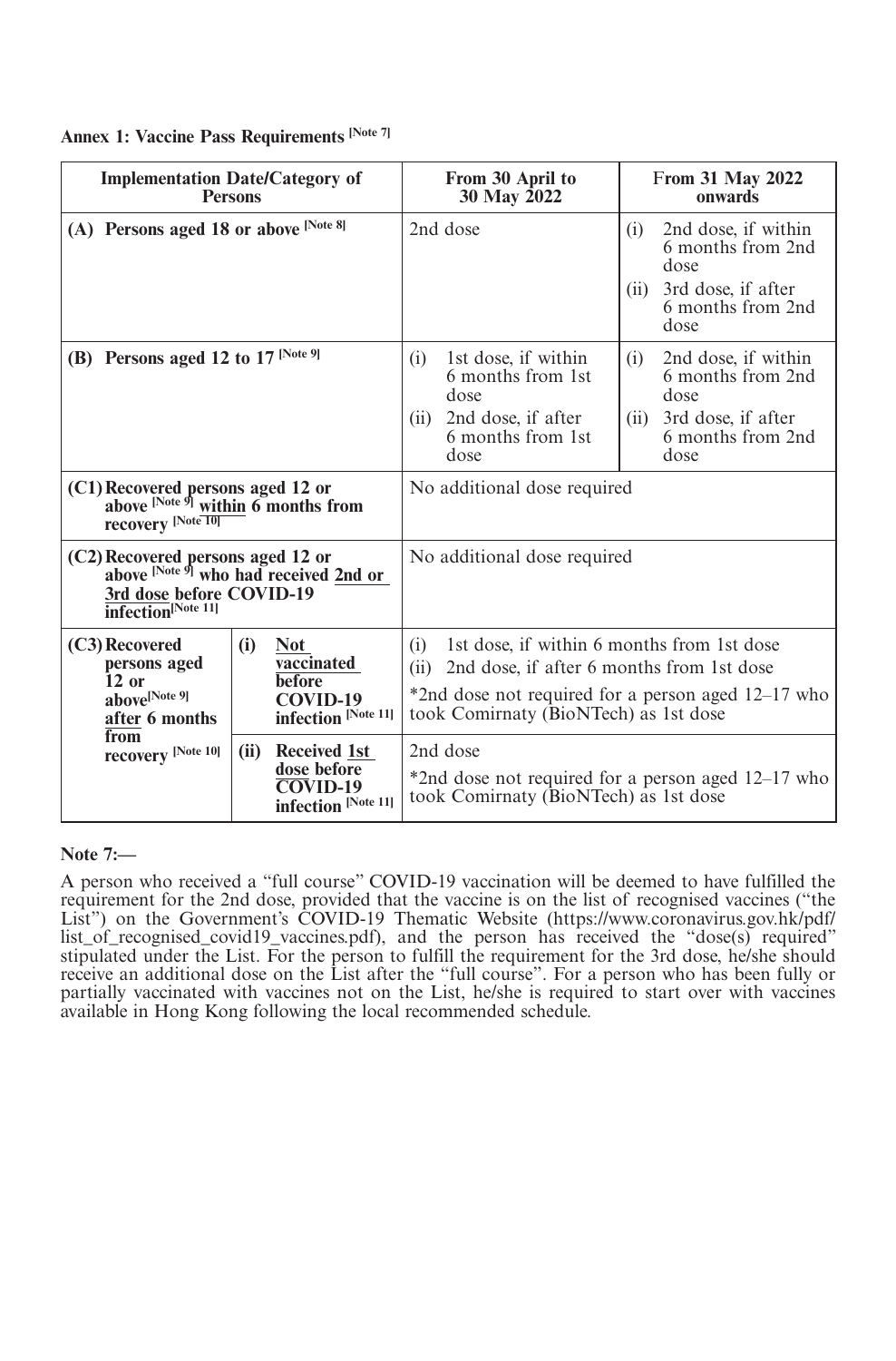#### **Note 8:—**

For a person who will turn 18, he/she will be given a 3-month window, counting from his/her 18th birthday, during which his/her eligibility will follow the category applicable to persons aged 12 to 17, and thereafter his/her eligibility will follow the category applicable to persons aged 18 or above.

#### **Note 9:—**

For a person who will turn 12, he/she will be given a 3-month window, counting from his/her 12th birthday, during which he/she will be exempted from Vaccine Pass requirements, and thereafter his/her eligibility will follow the category applicable to persons aged 12 to 17.

#### **Note 10:—**

Recovery is defined as 14 days after the date of the most recent documented positive test.

#### **Note 11:—**

For the purpose of the Vaccine Pass, all doses received before COVID-19 infection will be take into account regardless of the interval between the date of vaccination and the date of the most recent documented positive test. A recovered person is still recommended to follow the Department of Health's Scientific Committee on Emerging and Zoonotic Diseases and Scientific Committee on Vaccine Preventable Diseases in counting only those doses received at least 14 days before the most recent documented positive test for his/her vaccination course.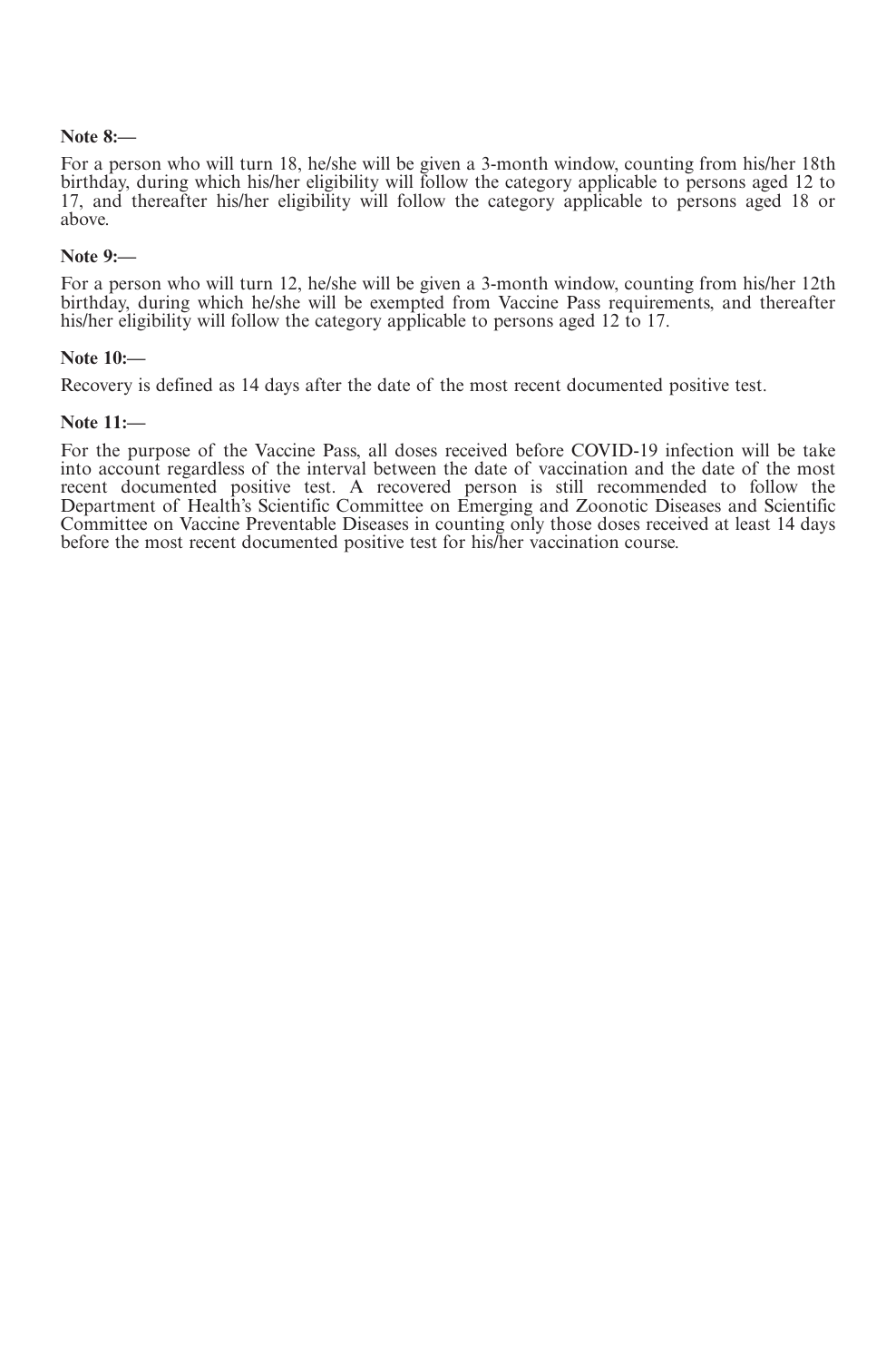Annex 2: Notice to be Displayed at Premises Subject to Active Checking of Vaccine Pass except **Outdoor Place of Public Entertainment, Outdoor Sports Premises, and Outdoor Event Premises**



## Vaccine Pass Applicable Premises

This is a premises subject to active checking of Vaccine Pass under the Vaccine Pass Direction issued by the Secretary for Food and Health pursuant to the Prevention and Control of Disease (Vaccine Pass) Regulation (Cap. 599, sub. leg. L). Every person who enters or remains on this premises is required under the law to have been vaccinated in the manner specified in the Direction, unless he/she is an exempted person. For details, please visit the COVID-19 Thematic Website.

The person-in-charge of this premises is required under the law to  $-$ 

- ensure that every person who enters or remains on this premises ("the person") to have been vaccinated in the manner specified in the Direction, unless he/she is an exempted person;
- collect the name and telephone number, as well as the date and time of visit of children aged below 12 not accompanied by an adult;
- require the person whose vaccination record is not presented in the form or does not contain a QR code ("the relevant QR code") to make a written declaration;
- scan the relevant QR code by using the "QR Code Verification Scanner" mobile application and keep the log record for 31 days; and Note: Information from the relevant QR Code including name and ID card number (which are partially masked and hashed); the vaccination dates (or expiry date of a medical exemption certificate); and the scanning date and time, will be encrypted and stored in the mobile application. It is not possible to use the information to identify any of the individuals concerned. The staff of the premises will not have access to the information.
- Health. on request of an authorized officer (including a health officer or a police officer) and for identifying and tracing of any person who may have been exposed to the risk of contracting COVID-19, provide the said log record to the Department of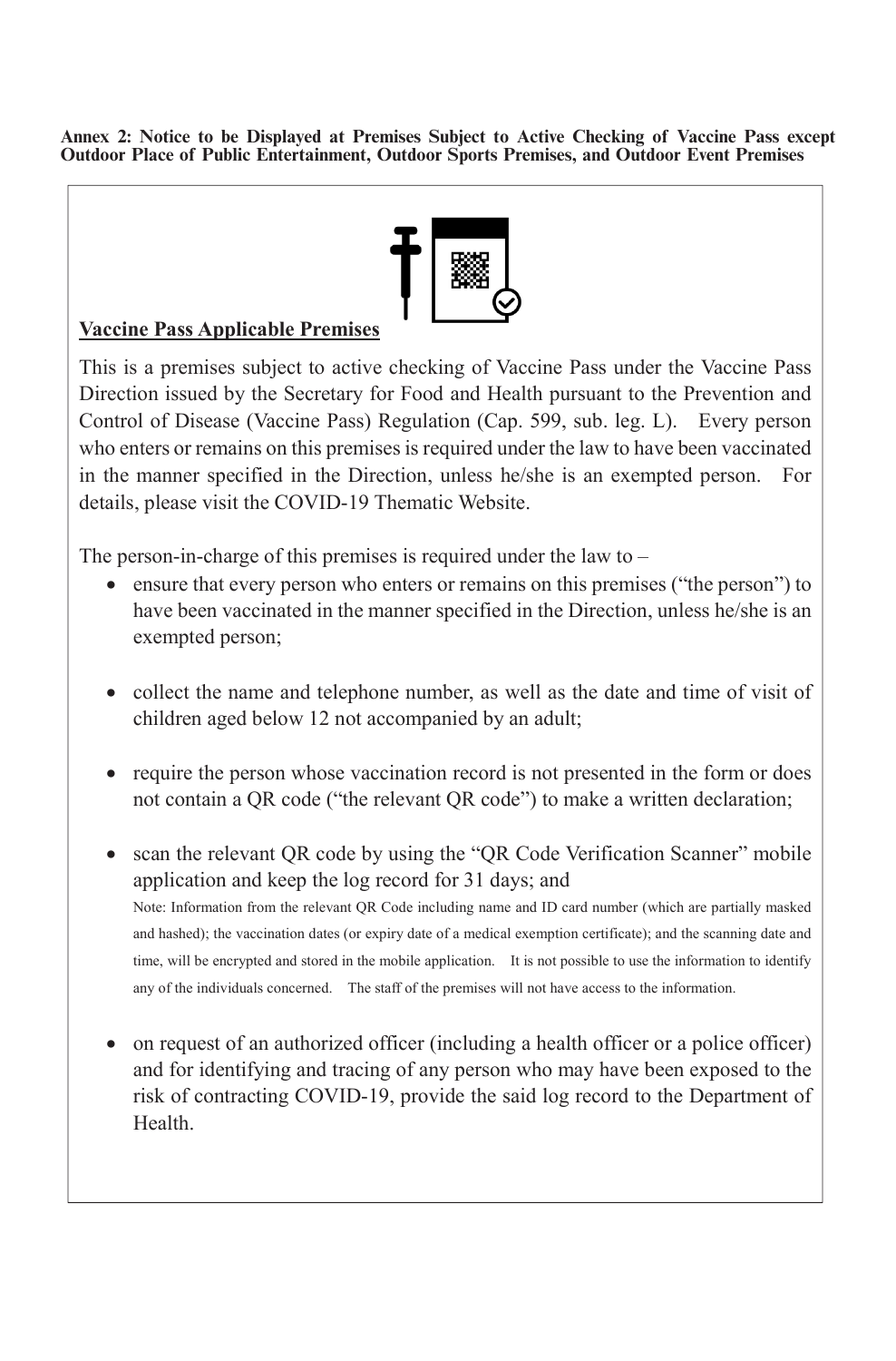Annex 3: Notice to be Displayed at Outdoor Place of Public Entertainment, Outdoor Sports<br>Premises, and Outdoor Event Premises



## Vaccine Pass Applicable Premises

This is a premises subject to active checking of Vaccine Pass under the Vaccine Pass Direction issued by the Secretary for Food and Health pursuant to the Prevention and Control of Disease (Vaccine Pass) Regulation (Cap. 599, sub. leg. L). Every person who enters or remains on this premises is required under the law to have been vaccinated in the manner specified in the Direction, unless he/she is an exempted person. For details, please visit the COVID-19 Thematic **Website** 

The person-in-charge of this premises is required under the law to visually inspect the vaccination record and COVID-19 Vaccination Medical Exemption Certificate (as applicable) of any person entering or remaining on the premises (as far as feasible for outdoor sports premises).